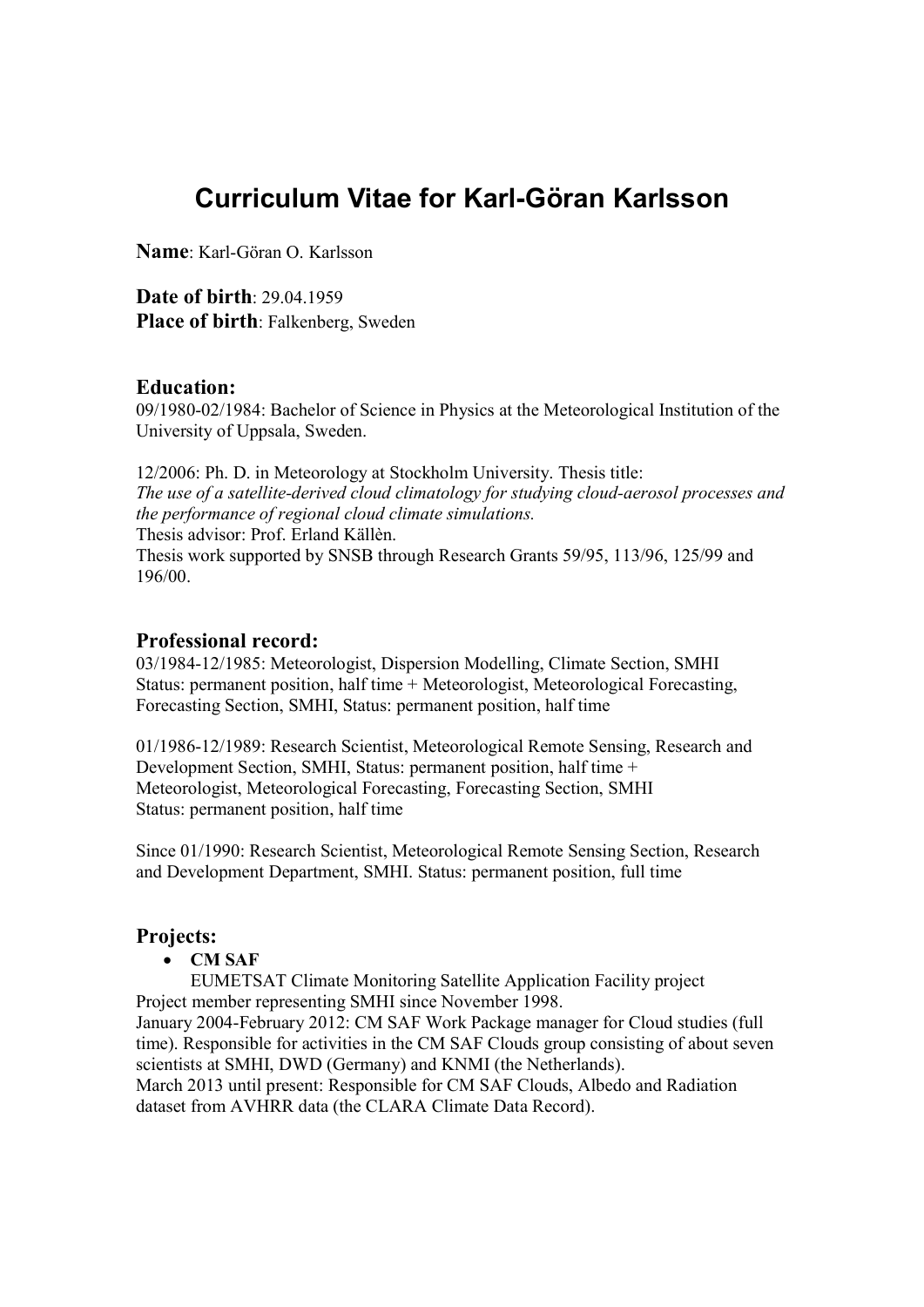• C3S 312b Lot 1

Copernicus Climate Change Services (C3S) project "Essential Climate Variable products derived from observations - Lot 1"

Project member representing SMHI and the CM SAF project.

July 2017 – present: Responsible for quality control procedures and Gap Analysis studies for Essential Climate Variable groups Clouds, Surface Radiation, Earth Radiation Budget, Water Vapour and Precipitation.

#### ESA-CLOUD-CCI

Climat Change Initiative project by European Space Agency, Essential Climate Variable Clouds

October 2010-2017: Responsible for work packages related to cloud product validation and AVHRR, MODIS, AATSR and MERIS calibration monitoring.

## Publications (peer reviewed):

- Manninen, T., Jääskeläinen, E., Siljamo, N., Riihelä, A., and Karlsson, K.-G.: Cloud probability-based estimation of black-sky surface albedo from AVHRR data, Atmos. Meas. Tech. Discuss. [preprint], https://doi.org/10.5194/amt-2021-143, in review, 2021.
- Karlsson, K.-G.; Johansson, E.; Håkansson, N.; Sedlar, J.; Eliasson, S. (2020). Probabilistic Cloud Masking for the Generation of CM SAF Cloud Climate Data Records from AVHRR and SEVIRI Sensors. Remote Sens. 2020, 12, 713. https://doi.org/10.3390/rs12040713
- Benas, N., Meirink, J. F., Karlsson, K.-G., Stengel, M., & Stammes, P. (2020). Satellite observations of aerosols and clouds over southern China from 2006 to 2015 : analysis of changes and possible interaction mechanisms. Atmospheric Chemistry And Physics, 20(1), 457–474. https://doi.org/10.5194/acp-20-457- 2020
- Eliasson, S., Karlsson, K.-G., & Willén, U. (2020). A simulator for the CLARA-A2 cloud climate data record and its application to assess EC-Earth polar cloudiness. Geoscientific Model Development, 13(1), 297–314. https://doi.org/10.5194/gmd-13-297-2020
- Eliasson, S., Karlsson, K.-G., van Meijgaard, E., Meirink, J. F., Stengel, M., & Willén, U.  $(2019)$ . The Cloud cci simulator v1.0 for the Cloud cci climate data record and its application to a global and a regional climate model. Geoscientific Model Development, 12(2), 829–847. https://doi.org/10.5194/gmd-12-829-2019
- Karlsson, K.-G., & Devasthale, A. (2018). Inter-Comparison and Evaluation of the Four Longest Satellite-Derived Cloud Climate Data Records : CLARA-A2, ESA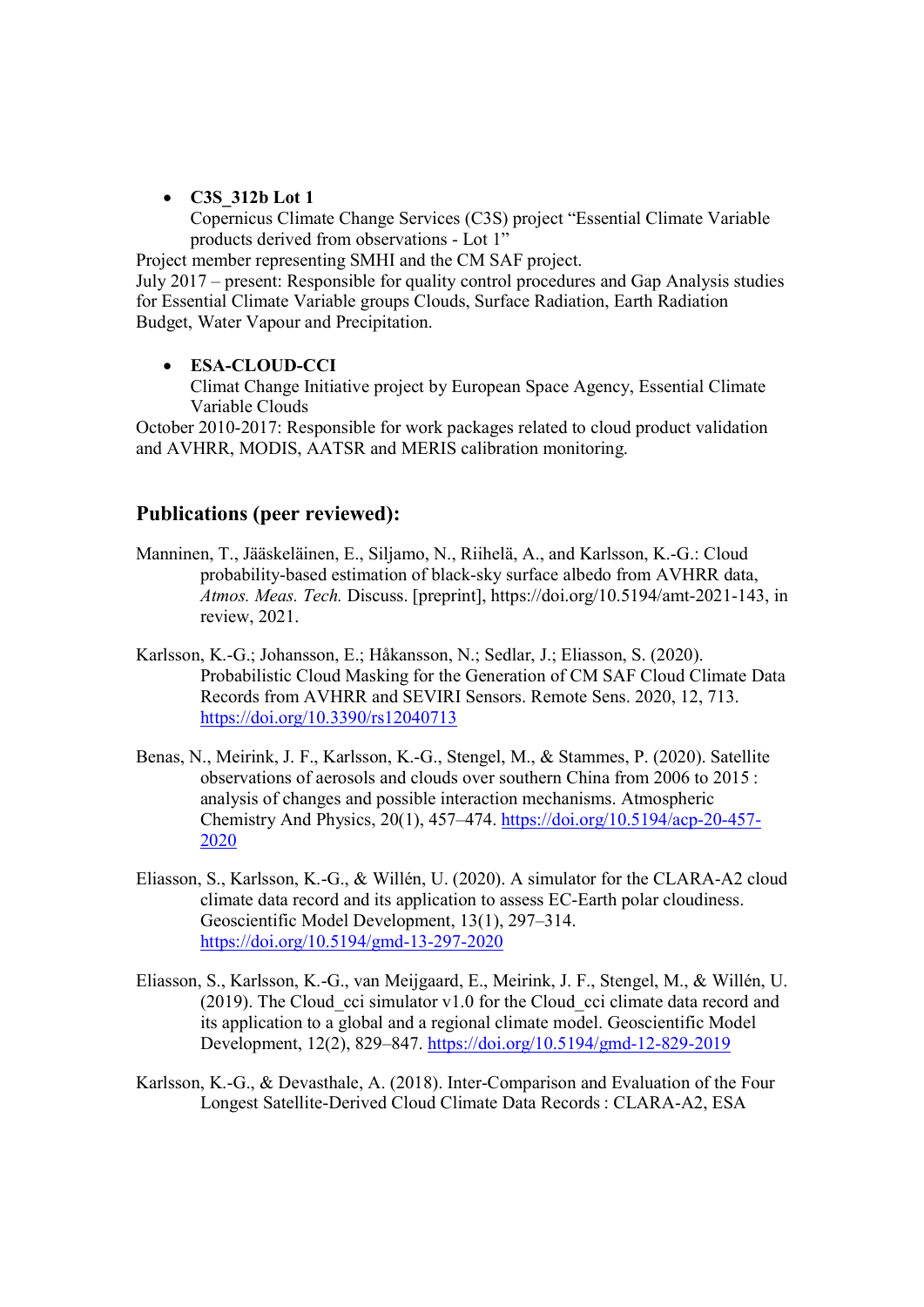Cloud CCI V3, ISCCP-HGM, and PATMOS-x. Remote Sensing, 10(10). https://doi.org/10.3390/rs10101567

- Karlsson, K.-G., & Håkansson, N. (2018). Characterization of AVHRR global cloud detection sensitivity based on CALIPSO-CALIOP cloud optical thickness information : demonstration of results based on the CM SAF CLARA-A2 climate data record. Atmospheric Measurement Techniques, 11(1), 633–649. https://doi.org/10.5194/amt-11-633-2018
- Karlsson, K.-G., Anttila, K., Trentmann, J., Stengel, M., Meirink, J. F., Devasthale, A., … Hollmann, R. (2017). CLARA-A2 : the second edition of the CM SAF cloud and radiation data record from 34 years of global AVHRR data. Atmospheric Chemistry And Physics, 17(9), 5809–5828. https://doi.org/10.5194/acp-17-5809- 2017
- Karlsson, K.-G., Håkansson, N., Mittaz, J. P. D., Hanschmann, T., & Devasthale, A. (2017). Impact of AVHRR Channel 3b Noise on Climate Data Records : Filtering Method Applied to the CM SAF CLARA-A2 Data Record. Remote Sensing, 9(6). https://doi.org/10.3390/rs9060568
- Riihela, A., Key, J. R., Meirink, J. F., Munneke, P. K., Palo, T., & Karlsson, K.-G. (2017). An intercomparison and validation of satellite-based surface radiative energy flux estimates over the Arctic. Journal of Geophysical Research - Atmospheres, 122(9), 4829–4848. https://doi.org/10.1002/2016JD026443
- Stengel, M., Stapelberg, S., Sus, O., Schlundt, C., Poulsen, C., Thomas, G., … Hollmann, R. (2017). Cloud property datasets retrieved from AVHRR, MODIS, AATSR and MERIS in the framework of the Cloud\_cci project. Earth System Science Data, 9(2), 881–904. https://doi.org/10.5194/essd-9-881-2017
- Wu, D. L., Baum, B. A., Choi, Y.-S., Foster, M. J., Karlsson, K.-G., Heidinger, A., … Watts, P. (2017). TOWARD GLOBAL HARMONIZATION OF DERIVED CLOUD PRODUCTS. Bulletin of The American Meteorological Society - (BAMS), 98(2), ES49-ES52. https://doi.org/10.1175/BAMS-D-16-0234.1
- Karlsson, K.-G., E. Johansson and A. Devasthale, 2015: Advancing the uncertainty characterisation of cloud masking in passive satellite imagery: Probabilistic formulations for NOAA AVHRR data, Rem. Sens. Env. , 158, 126-139; doi:10.1016/j.rse.2014.10.028.
- Sun, B., Free, M., Yoo, H. L., Foster, M. J., Heidinger, A., & Karlsson, K.-G. (2015). Variability and Trends in U.S. Cloud Cover : ISCCP, PATMOS-x, and CLARA-A1 Compared to Homogeneity-Adjusted Weather Observations. Journal of Climate (Vol. 28, pp. 4373–4389). https://doi.org/10.1175/JCLI-D-14-00805.1
- Karlsson, K.-G. and E. Johansson, 2014: Multi-Sensor Calibration Studies of AVHRR-Heritage Channel Radiances Using the Simultaneous Nadir Observation Approach, Remote Sens., 6(3), 1845-1862, doi:10.3390/rs6031845.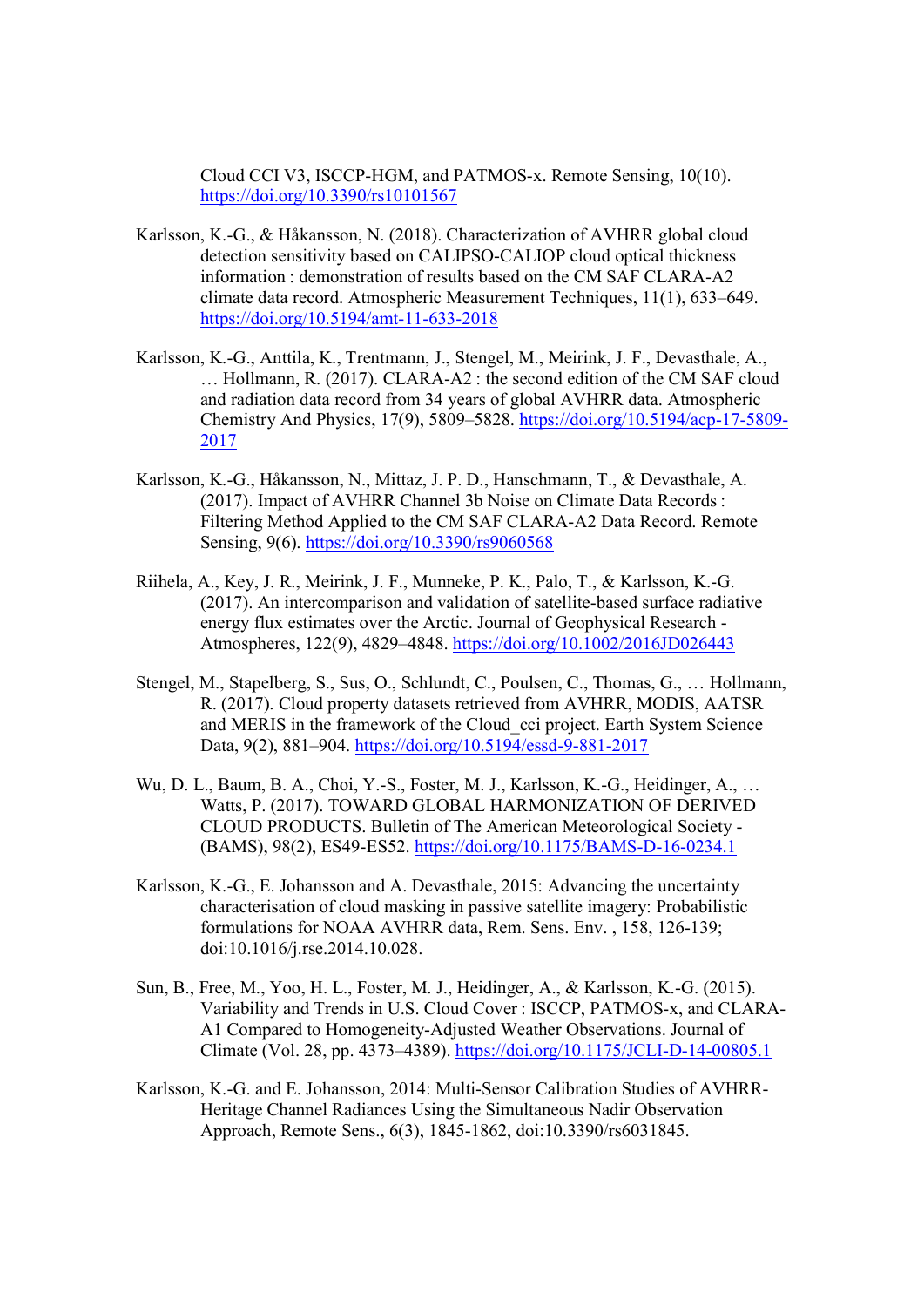- Stengel, M., S. Mieruch, M. Jerg, K.G. Karlsson, R. Scheirer, B. Maddux, J.F. Meirink, C. Poulsen, R. Siddans, A. Walther and R. Hollmann, The Clouds Climate Change Initiative: Assessment of state-of-the-art cloud property retrieval schemes applied to AVHRR heritage measurements, Remote Sens. Environ., doi:10.1016/j.rse.2013.10.035, 2013.
- Karlsson, K.-G. and E. Johansson, 2013: On the optimal method for evaluating cloud products from passive satellite imagery using CALIPSO-CALIOP data: example investigating the CM SAF CLARA-A1 dataset. Atmos. Meas. Tech., 6, 1271– 1286, www.atmos-meas-tech.net/6/1271/2013/ , doi:10.5194/amt-6-1271-2013.
- Karlsson, K.-G., Riihelä, A., Müller, R., Meirink, J. F., Sedlar, J., Stengel, M., Lockhoff, M., Trentmann, J., Kaspar, F., Hollmann, R., and Wolters, E.: CLARA-A1: a cloud, albedo, and radiation dataset from 28 yr of global AVHRR data, Atmos. Chem. Phys., 13, 5351-5367, doi:10.5194/acp-13-5351-2013, 2013.
- Devasthale, A., Karlsson, K.-G., Quaas, J., and Grassl, H., 2012: Correcting orbital drift signal in the time series of AVHRR derived convective cloud fraction using rotated empirical orthogonal function, Atmos. Meas. Tech., 5, 267-273, doi:10.5194/amt-5-267-2012.
- Devasthale, A., Tjernström, M., Karlsson, K.-G., Thomas, M. A., Jones, C. and coauthors. 2011. The vertical distribution of tropospheric thin features over the Arctic analysed from CALIPSO observations. Part I – Optically thin clouds. Tellus, 63B, 77–85.
- Devasthale, A., Willén, U., Karlsson, K.-G., and Jones, C. G, 2010.: Quantifying the clear-sky temperature inversion frequency and strength over the Arctic Ocean during summer and winter seasons from AIRS profiles, Atmos. Chem. Phys., 10, 5565-5572, doi:10.5194/acp-10-5565-2010.
- Karlsson, K.-G., and A. Dybbroe, 2010: Evaluation of Arctic cloud products from the EUMETSAT Climate Monitoring Satellite Application Facility based on CALIPSO-CALIOP observations, Atmos. Chem. Phys., 10, 1789-1807.
- Kaspar, F., R. Hollmann, M. Lockhoff, K.-G. Karlsson, A. Dybbroe, P. Fuchs, N. Selbach, D. Stein and J. Schulz, 2009: Operational generation of AVHRR-based cloud products for Europe and the Arctic at EUMETSAT's Satellite Application Facility on Climate Monitoring (CM-SAF), Adv. Sci. Res., 3, 45-51.
- Reuter, M. W. Thomas, P. Albert, M. Lockhoff, R. Weber, K.-G. Karlsson and J. Fischer, 2009: The CM-SAF and FUB Cloud Detection Schemes for SEVIRI: Validation with Synoptic Data and Initial Comparison with MODIS and CALIPSO. J. Appl. Meteor. Climatol., 48, 301-316.
- Schulz, J. et al. (24 named authors), 2009: Operational climate monitoring from space:The EUMETSAT Satellite Application Facility on Climate Monitoring (CM-SAF), Atmos. Chem. Phys., 9, 1687-1709.